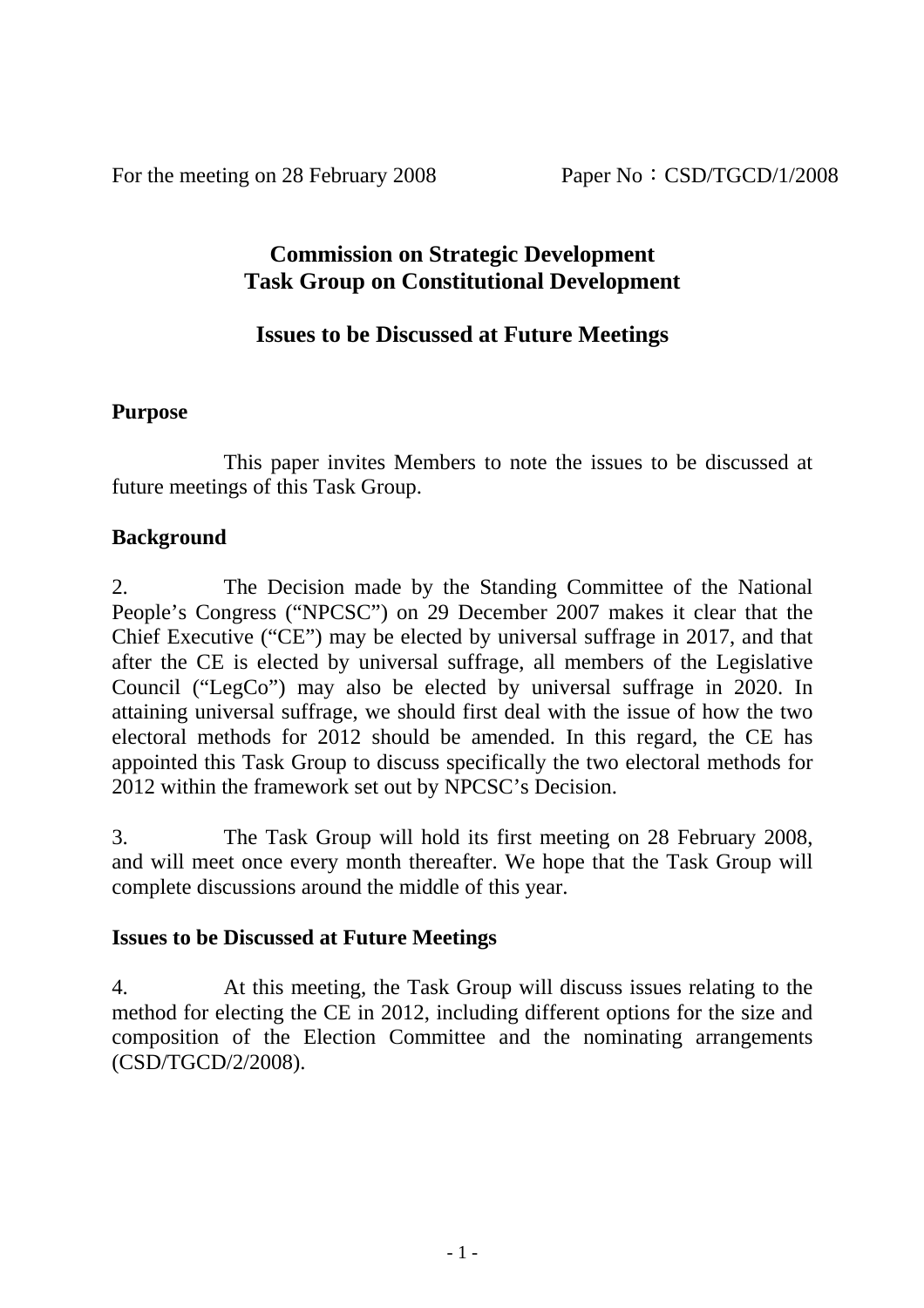| <b>Meetings</b>  | <b>Discussion topics</b>                      | <b>Issues to be discussed</b>                                                                                                                                                                                   |  |  |
|------------------|-----------------------------------------------|-----------------------------------------------------------------------------------------------------------------------------------------------------------------------------------------------------------------|--|--|
| March &<br>April | Electoral method for<br>forming LegCo in 2012 | Number of geographical<br>(i)<br>constituency and functional<br>constituency (FC) seats.                                                                                                                        |  |  |
|                  |                                               | Delineation and size of the<br>(ii)<br>electorate of FCs.                                                                                                                                                       |  |  |
|                  |                                               | (iii) Whether the provision that the<br>proportion of members who<br>have the right of abode in<br>foreign countries does not<br>exceed 20 percent of the total<br>membership of LegCo should<br>be maintained. |  |  |
| May              | Workshop                                      | To listen to the views of academics,<br>think tanks, as well as different<br>organizations and individuals on the<br>two electoral methods for 2012.                                                            |  |  |
| June             | Conclusion of discussions                     |                                                                                                                                                                                                                 |  |  |

5. Issues to be discussed at future meetings are as follows:

6. Members are invited to note the list of issues for discussion as set out in paragraph 5 above.

Constitutional and Mainland Affairs Bureau February 2008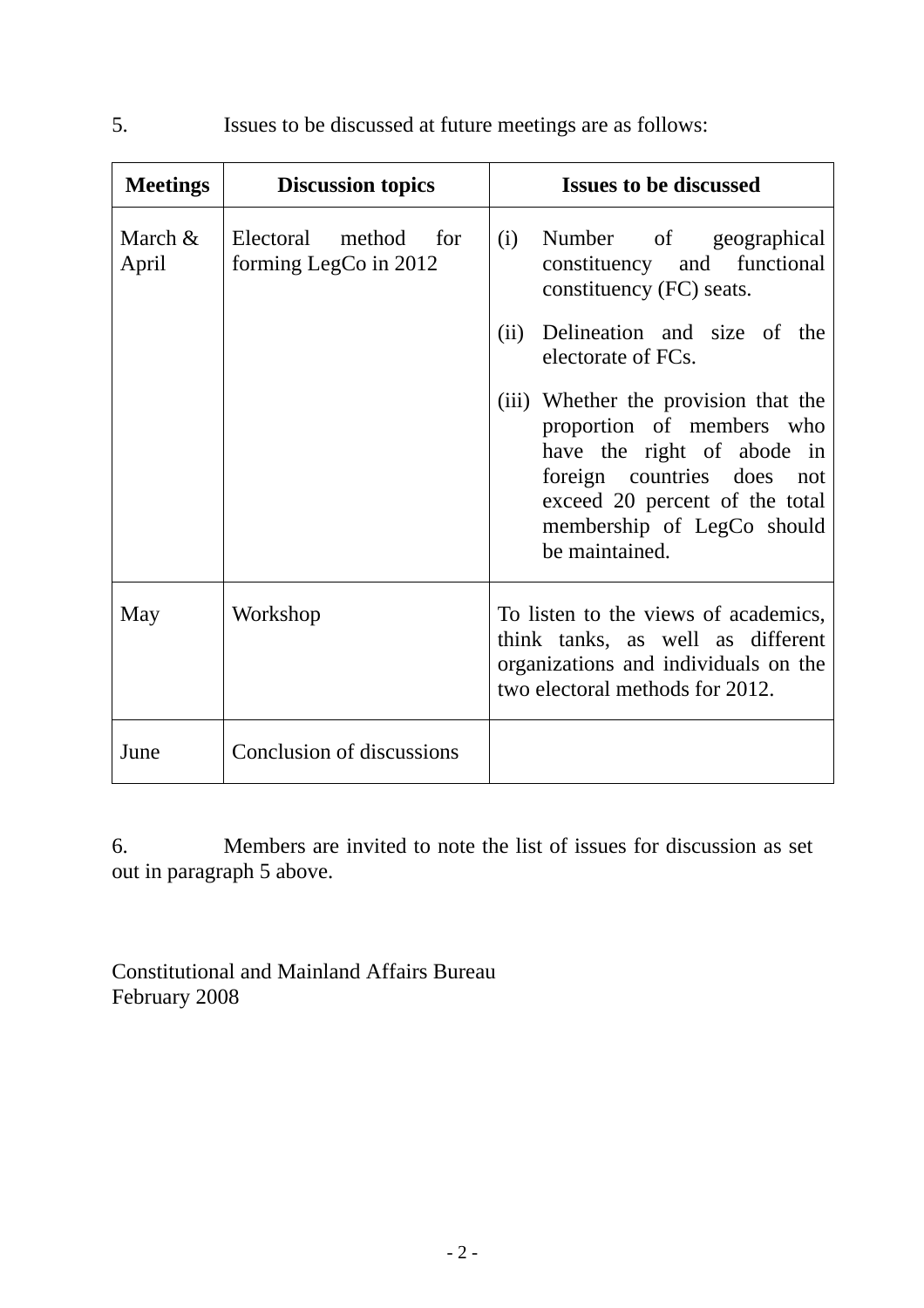#### **Commission on Strategic Development Task Group on Constitutional Development**

#### **Method for Electing the Chief Executive in 2012 - Size and Composition of the Election Committee and Nominating Arrangements**

#### **Introduction**

 On 29 December 2007, the Standing Committee of the National People's Congress ("NPCSC") adopted the "Decision on Issues Relating to the Methods for Selecting the Chief Executive of the Hong Kong Special Administrative Region and for Forming the Legislative Council of the Hong Kong Special Administrative Region in the Year 2012 and on Issues Relating to Universal Suffrage" ("the Decision"), which makes clear the timetable for attaining universal suffrage in Hong Kong. According to the Decision, the Chief Executive ("CE") may be elected by universal suffrage in 2017 and, after the CE has been elected by universal suffrage, all members of the Legislative Council ("LegCo") may be elected by universal suffrage in 2020.

2. At the same time, regarding the methods for electing the CE and for forming LegCo in 2012, the Decision provides that:

> The election of the fourth CE of the Hong Kong Special Administrative Region ("HKSAR") in the year 2012 shall not be implemented by the method of universal suffrage. The election of the fifth term LegCo of the HKSAR in the year 2012 shall not be implemented by the method of electing all the members by universal suffrage. The half-and-half ratio between members returned by functional constituencies and members returned by geographical constituencies through direct elections shall remain unchanged. The procedures for voting on bills and motions in the LegCo shall remain unchanged. Subject to the aforementioned, appropriate amendments conforming to the principle of gradual and orderly progress may be made to the specific method for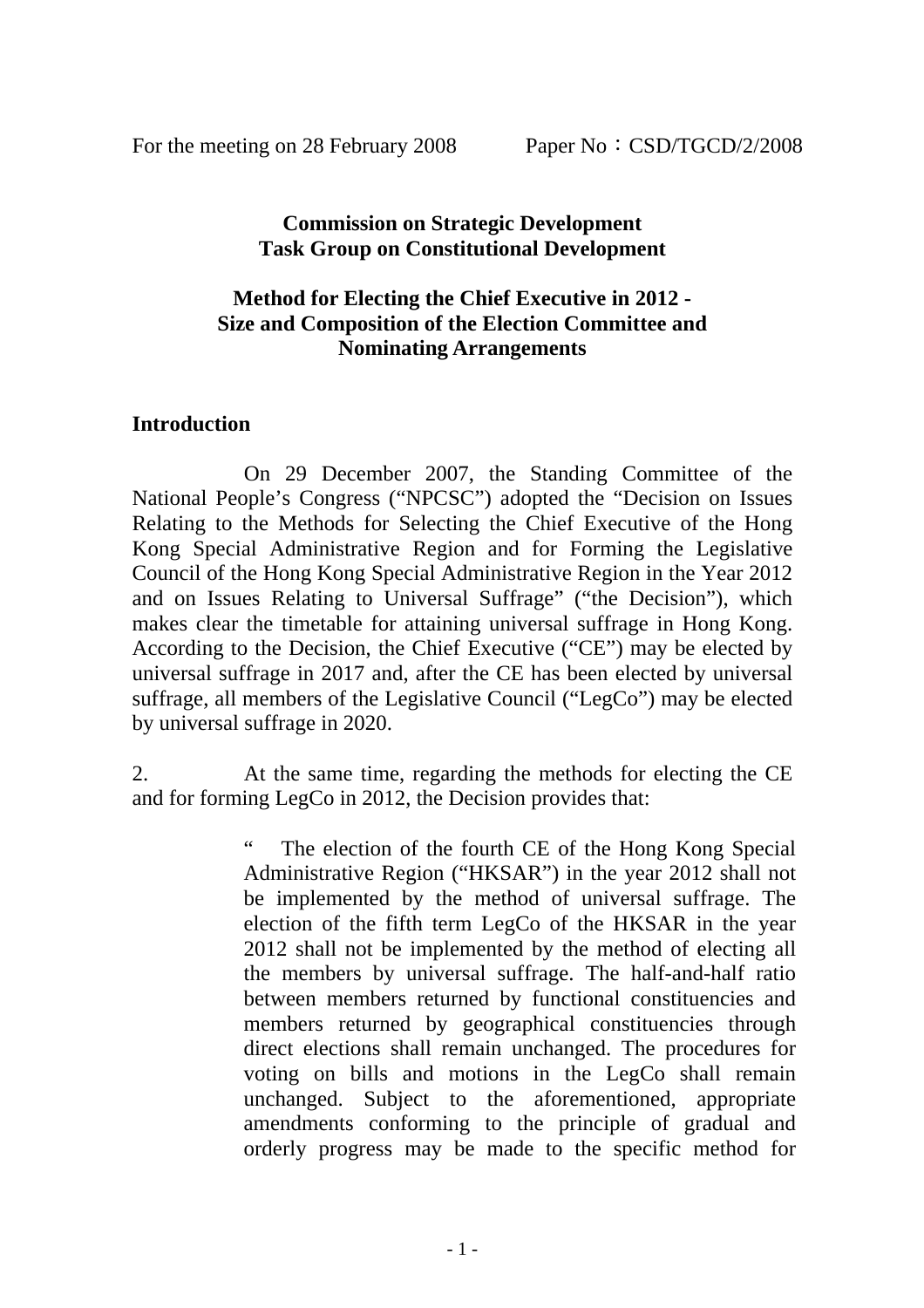selecting the fourth CE of the HKSAR in the year 2012 and the specific method for forming the fifth term LegCo of the HKSAR in the year 2012 in accordance with the provisions of Articles 45 and 68, and those of Article 7 of Annex I and Article III of Annex II to the Basic Law of the HKSAR of the People's Republic of China."

3. In attaining universal suffrage, we should first deal with the issue of how the two electoral methods for 2012 should be amended within the framework set out by the Decision, so as to allow the electoral system to be further democratised. This will lay a solid foundation for attaining universal suffrage for the CE in 2017 and for the LegCo in 2020. We suggest members address in different stages as to how the electoral methods for electing the CE and for forming LegCo in 2012 should be amended.

4. Regarding the CE election in 2012, although the Decision stipulates that it shall not be implemented by the method of universal suffrage, there is still ample room for making amendments to the electoral method to enhance its democratic elements. This will serve as a midway station en route to universal suffrage in 2017. Hence, in discussing how the concerned electoral method should be amended, while members should take the existing provisions of Annex I to the Basic Law as the basis<sup>1</sup>, consideration can be given to making appropriate adjustments conforming to the principle of gradual and orderly progress to the size and composition of the Election Committee and the nominating arrangements in the light of the actual situation in Hong Kong. In this regard, on the basis that the Basic Law and the Decision must be complied with, we suggest members consider the following key issues:

- (a) size of the Election Committee;
- (b) how the seats should be allocated among different sectors;
- (c) composition of the subsectors, e.g. whether new subsectors should be established or whether individual subsectors should be split or merged;

l 1 In accordance with Annex I to the Basic Law, the CE shall be elected by a broadly representative Election Committee in accordance with the Basic Law and appointed by the Central People's Government. Regarding the nomination of candidates, candidates for the office of CE may be nominated jointly by not less than 100 members of the Election Committee. Each member may nominate only one candidate.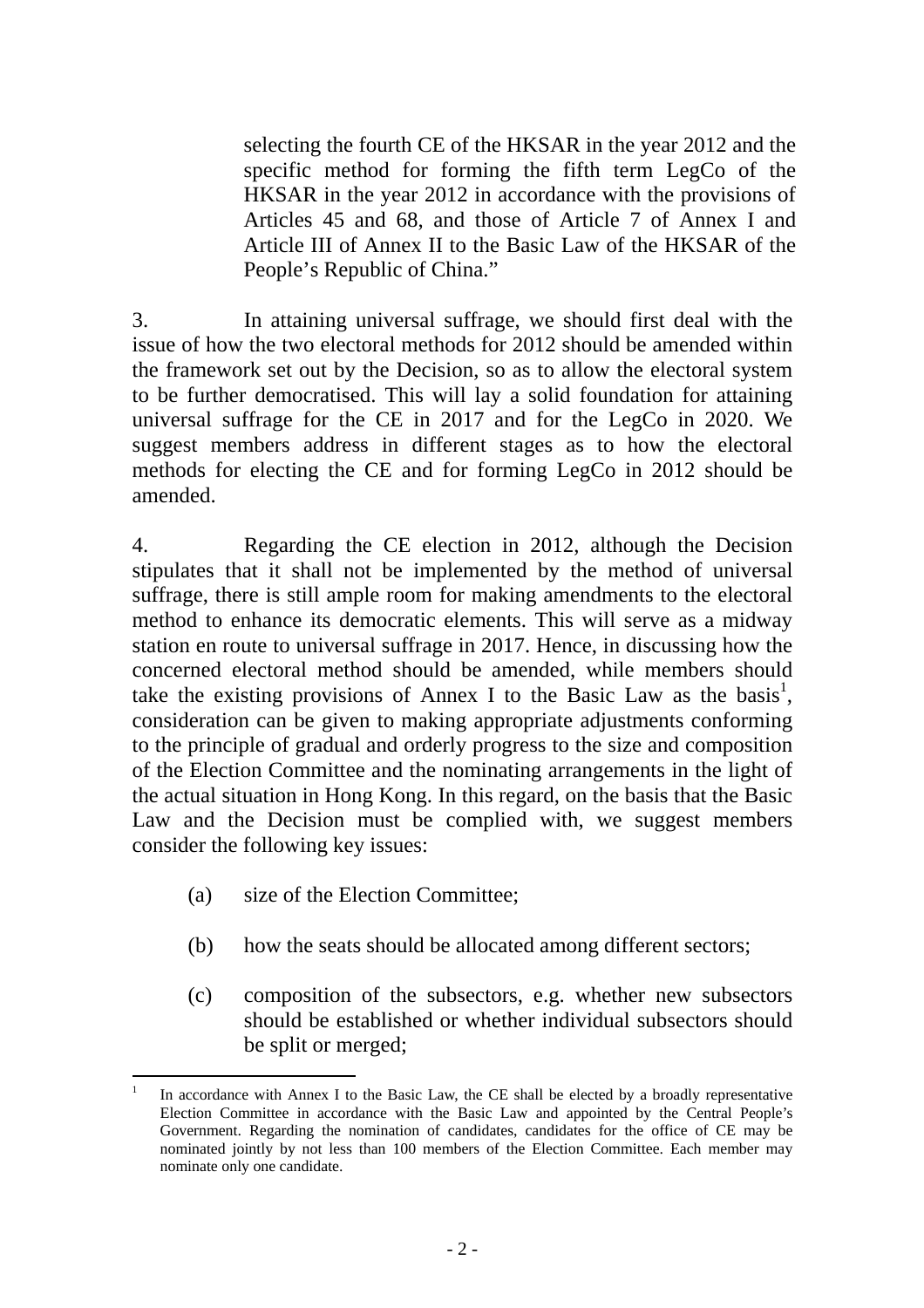- (d) electorate base of the Election Committee; and
- (e) arrangements for nominating CE candidates.

5. To facilitate members' discussion, we have consolidated the views collected during the public consultation exercise conducted by the Constitutional Development Task Force ("the Task Force") on the method for electing the CE in 2007 and those collected during the public consultation on the Green Paper on Constitutional Development ("the Green Paper") regarding the election of the CE by universal suffrage, as well as those expressed at the discussion of the Committee on Governance and Political Development of the previous Commission on Strategic Development ("CSD"). On this basis, we have set out various options regarding the key issues mentioned in paragraph 4 above.

#### **Current Composition of the Election Committee**

6. In accordance with the provisions of Annex I to the Basic Law, the CE shall be elected by a broadly representative Election Committee in accordance with the Basic Law and appointed by the Central People's Government.

7. The 800-member Election Committee is composed of members from the following four sectors:

|                 | Industrial, commercial and financial sectors                                                                                                                                                                                                                                                  | 200 |
|-----------------|-----------------------------------------------------------------------------------------------------------------------------------------------------------------------------------------------------------------------------------------------------------------------------------------------|-----|
| The professions |                                                                                                                                                                                                                                                                                               | 200 |
|                 | Labour, social services, religious and other sectors                                                                                                                                                                                                                                          | 200 |
|                 | Members of the Legislative Council, representatives<br>of district-based organizations, Hong Kong deputies<br>to the National People's Congress, and<br>representatives of Hong Kong members of the<br>National Committee of the Chinese People's<br><b>Political Consultative Conference</b> | 200 |

8. In accordance with the provisions of Annex I to the Basic Law, the delimitation of the various sectors of the Election Committee, the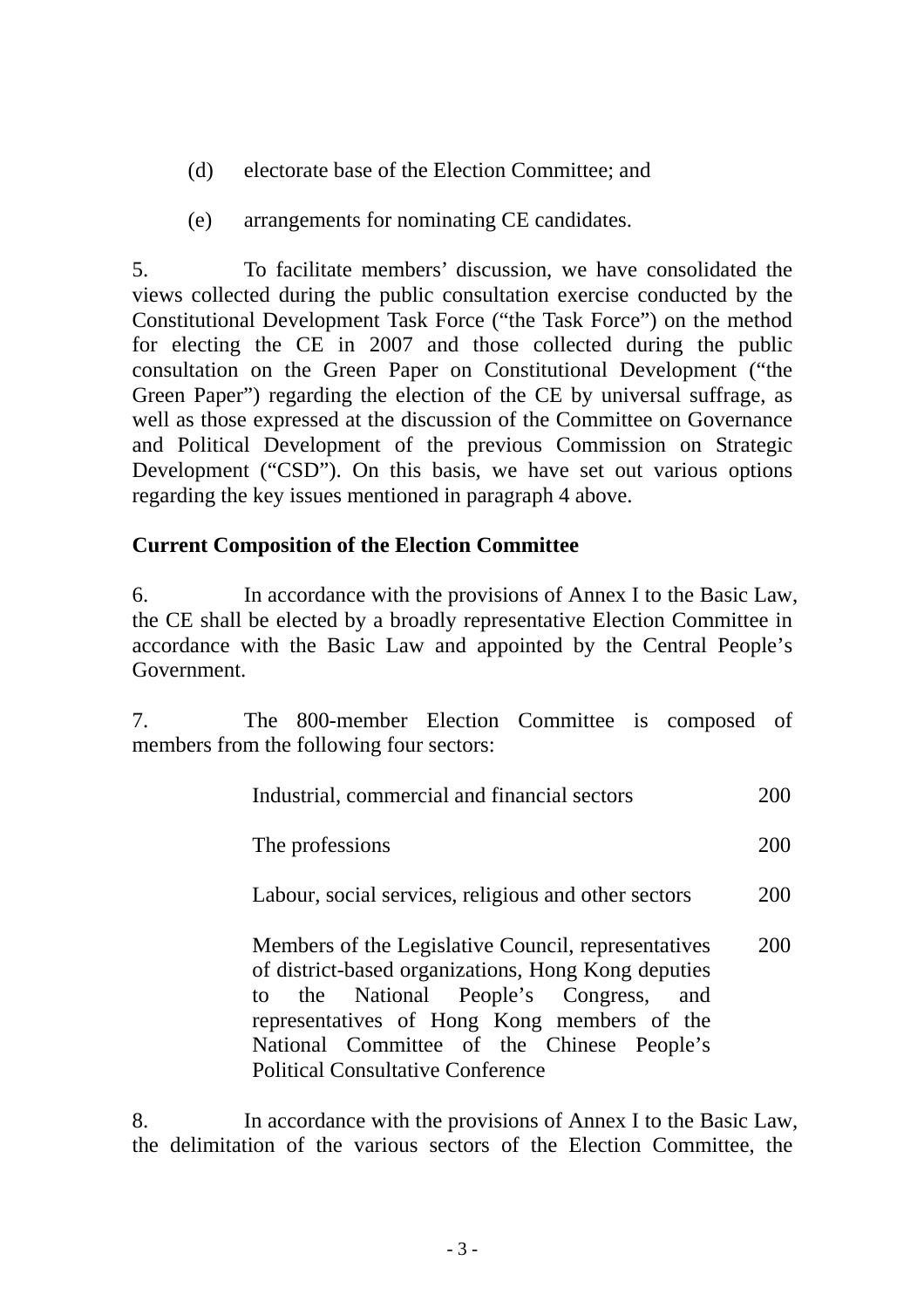organizations in each sector eligible to return Election Committee members and the number of such members returned by each of these organizations shall be prescribed by an electoral law enacted by the HKSAR in accordance with the principles of democracy and openness. Corporate bodies in various sectors shall, on their own, elect members to the Election Committee, in accordance with the number of seats allocated and the election method as prescribed by the electoral law.

9. The Chief Executive Election Ordinance (Cap. 569) stipulates, in accordance with the provisions of Annex I to the Basic Law, the detailed statutory requirements and procedures governing the election of the CE, including the composition of the Election Committee. The four sectors of the Election Committee are constituted by 38 subsectors (please refer to Annex I for details).

## **Size and Composition of the Election Committee in 2012**

10. As mentioned in paragraph 2 above, appropriate amendments conforming to the principle of gradual and orderly progress and in compliance with the provisions of Article 45 and Annex I of the Basic Law should be made to the method for selecting the CE in 2012. Moreover, according to the Decision, in selecting the CE by the method of universal suffrage, a broadly representative nominating committee shall be formed. The nominating committee may be formed with reference to the current provisions regarding the Election Committee in Annex I to the Basic Law.

11. In discussing the size and composition of the Election Committee in 2012, we suggest that the following factors be taken into account:

- (i) whether the requirement of "broadly representative" as set out in Annex I to the Basic Law can be complied with; and
- (ii) how to enhance the representativeness and legitimacy of the Election Committee.

## **(a) Size of the Election Committee**

12. At present, Annex I to the Basic Law prescribes that the Election Committee shall be composed of 800 members. During the public consultation on the method for electing the CE in 2007 conducted by the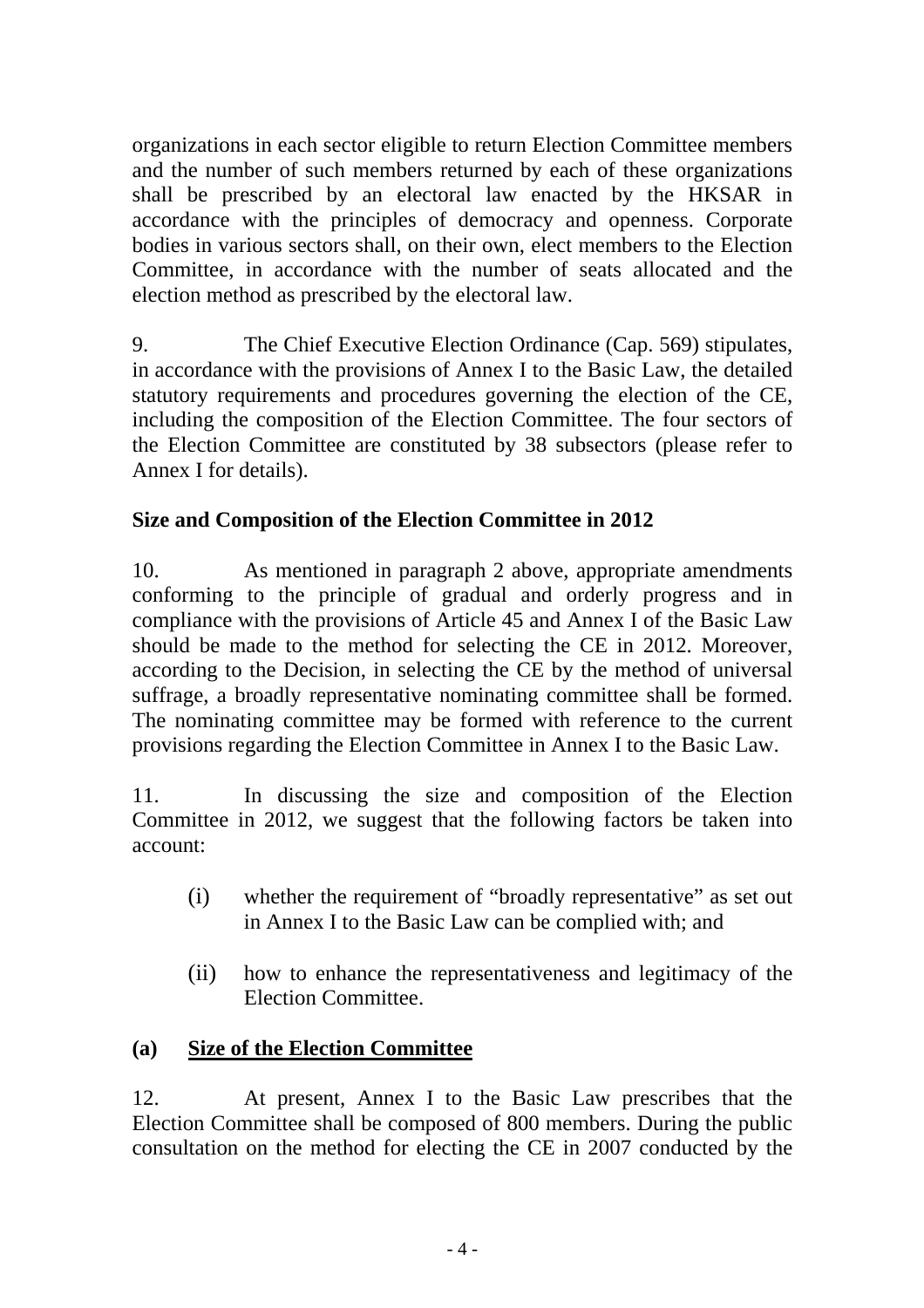Task Force, there were more views within the community that the number of members of the Election Committee should be increased.

13. As for the discussion of the previous term CSD and the results of the public consultation on the Green Paper, regarding the size of the nominating committee, there were more views supporting that the nominating committee should be composed of 800 or more than 800 members. Although a political party had once proposed forming the nominating committee by less than 800 members (by 60 LegCo members), the proposal did not receive much support within the community, and the political party which put forth the proposal now supports the formation of the nominating committee by 1200 members.

14. We suggest that members focus the discussion on the options of forming the Election Committee in 2012 by 800 or more than 800 members.

*(i) Forming the Election Committee by 800 members* 

15. Among the proposals received previously on the method for electing the CE in 2007, there are views that the size of the Election Committee should remain at 800 members. The reasons include:

- (i) the existing Election Committee already has broad representation; and
- (ii) too large a membership will cause operational difficulties for the committee.
- *(ii) Forming the Election Committee by more than 800 members*

16. Among the proposals received previously on the method for electing the CE in 2007, the major reasons for enlarging the size of the Election Committee include:

- (i) to enhance the representativeness and legitimacy of the Election Committee;
- (ii) to allow wider participation of the community, including representatives of different strata of society;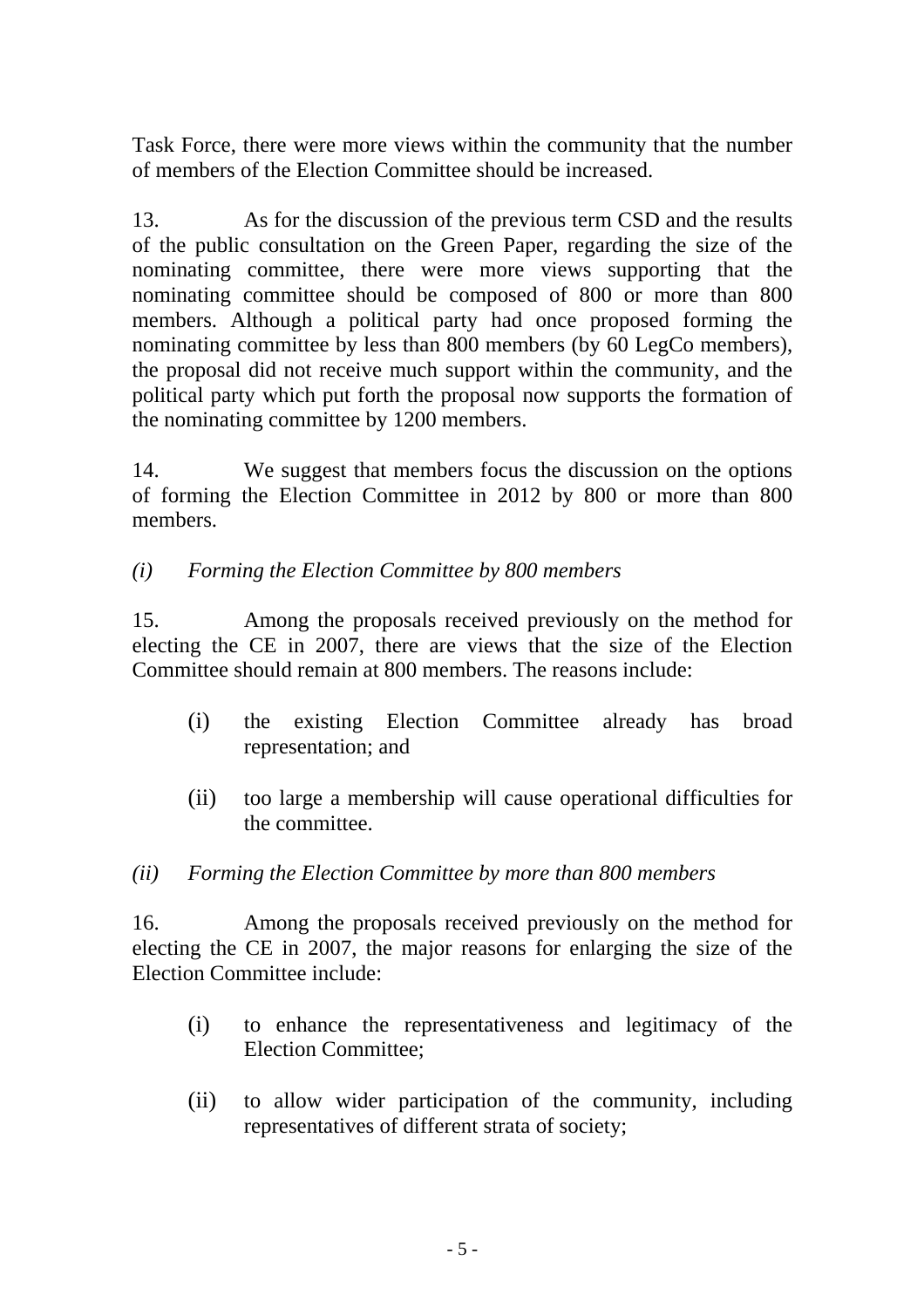- (iii) to be consistent with the principle of gradual and orderly progress and balanced participation; and
- (iv) to serve as a transitional arrangement leading to universal suffrage.

17. Regarding the specific number of members, we have previously received diverse views:

- (i) among the proposals received previously on the method for electing the CE in 2007, there are more views suggesting that the number of members of the Election Committee should be increased to 1200 or 1600. The reasons are that an expanded Election Committee may allow greater participation by more people from different sectors of the community, thereby enhancing the representativeness of the Election Committee. This may also broaden the electorate base of the Election Committee. There are also views that this can realize the principle of gradual and orderly progress; and
- (ii) among the proposals received on the models for implementing universal suffrage for the CE, there are more views suggesting that the nominating committee should be formed by 1200 or 1600 members, so as to enhance its representativeness and legitimacy. There are also views suggesting that the size of the nominating committee should remain at 800 members, or should be expanded to 1000 or 1800 members, etc.

#### **(b) How the seats should be allocated to different sectors**

18. According to the NPCSC's Decision, in selecting the CE by the method of universal suffrage, the nominating committee may be formed with reference to the current provisions regarding the Election Committee in Annex I to the Basic Law. In the seminar held on 29 December last year, Mr Qiao Xiaoyang, Deputy Secretary-General of the NPCSC, explained that the NPCSC's Decision "has made it clear that the nominating committee may be formed with reference to the current Election Committee, that is the basic element of forming the Election Committee by the four sectors should be preserved".

19. As a matter of fact, in the previous public consultation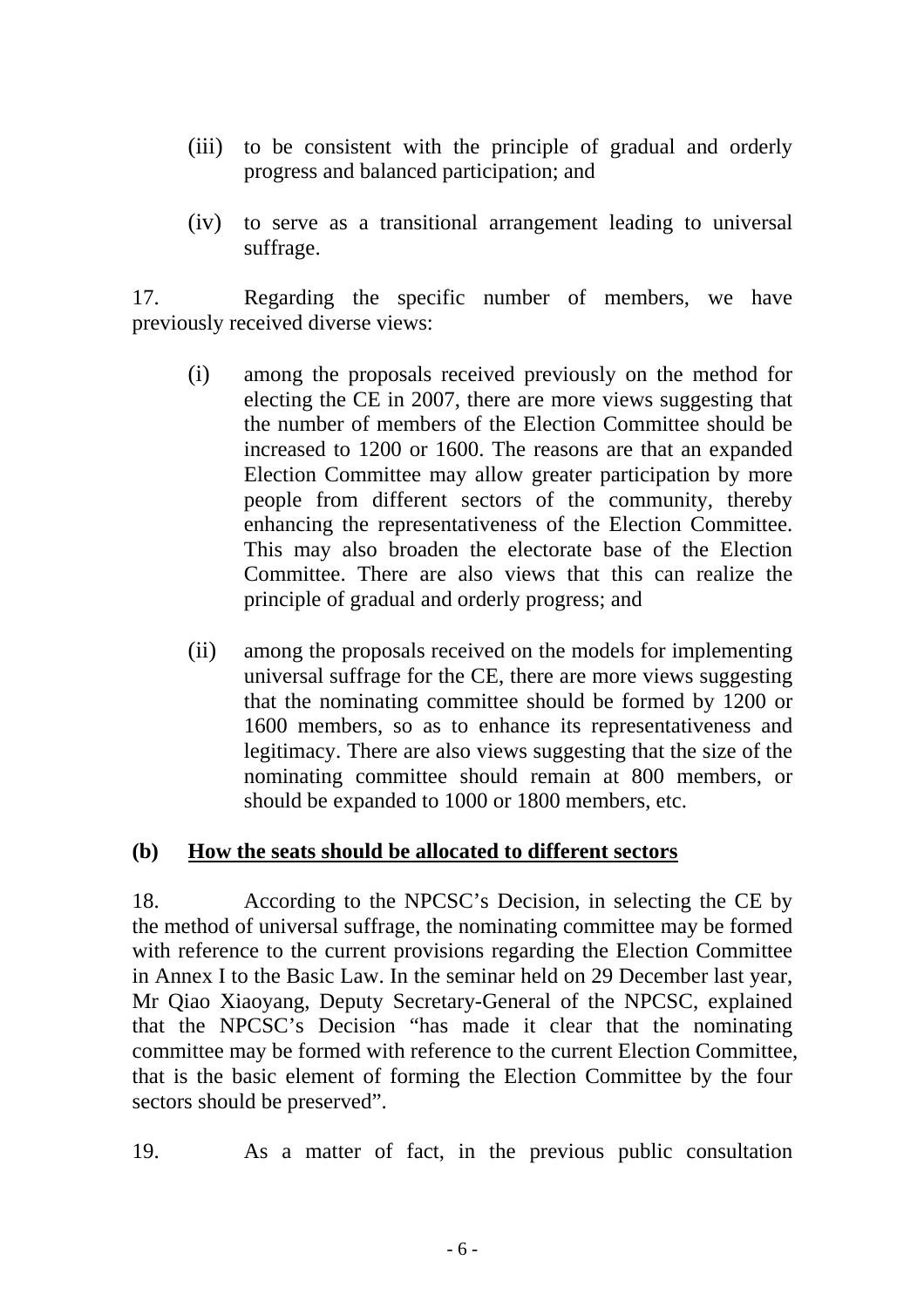exercises on the method for electing the CE in 2007 and that for implementing universal suffrage for the CE, there are quite a number of views which suggest that the existing composition of four sectors should be maintained for the Election Committee and the nominating committee. The reasons include, amongst others, that this can ensure balanced participation and representation of the interests of different sectors of the community. Hence, we suggest that members discuss the composition of the Election Committee to be formed in 2012 on the basis that the four existing sectors would be maintained, but the allocation of seats among the sectors can be discussed.

20. On the allocation of seats among different sectors, the major options put forth by the relevant proposals received previously are as follows.

## *(i) Maintaining equal number of seats in the four sectors*

21. Currently, each of the four sectors takes up 25% of the seats of the Election Committee, i.e. each sector comprises 200 members. If the size of the Election Committee is enlarged, one option is to increase the number of seats of the four sectors evenly, maintaining the arrangement that the four sectors take up an equal number of seats.

## *(ii) Adjusting the proportion of seats among the four sectors*

22. Consideration can be given to adjusting the existing proportion that each sector takes up 25% of the seats. For example, among the proposals received previously on the method for electing the CE in 2007, there are views which suggest that it is not necessary to maintain the same proportion of seats among different sectors. Moreover, in the public consultation on the model for implementing universal suffrage for the CE, there are views suggesting that, if the size of the nominating committee is enlarged, the percentage of members of the First Sector (i.e. the industrial, commercial and financial sector) should be increased to 35%, so as to reflect the contribution made by the business sector to Hong Kong.

*(iii) Increasing the number of seats allocated to District Council members* 

23. At present, District Council members take up 42 seats of the Election Committee. We have previously received proposals that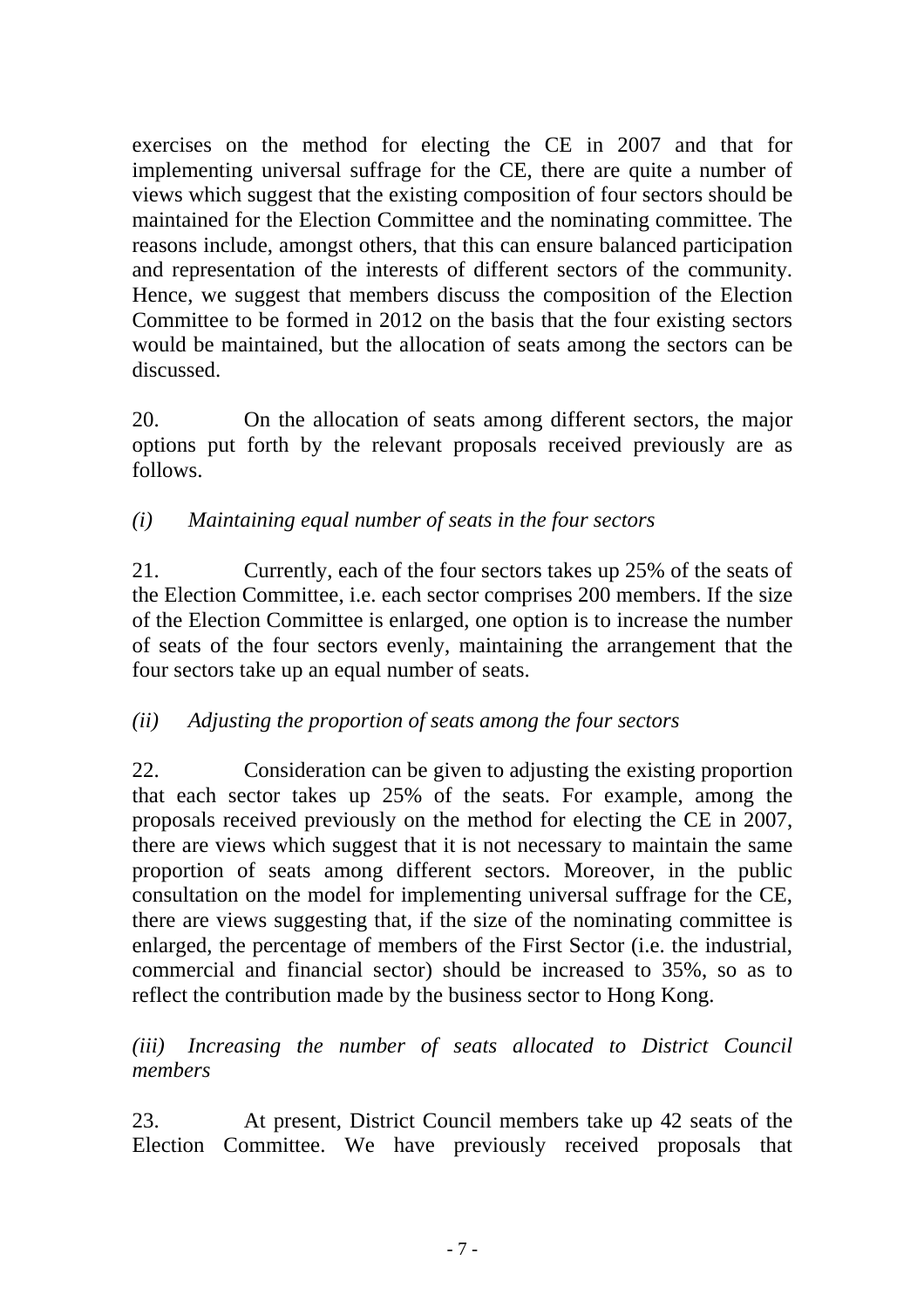consideration can be given to increasing the number of seats allocated to District Council members (e.g. to include all elected District Council members or only elected District Council members in the Election Committee). The reason is that as District Council members have a public mandate, this can enhance public participation in the Election Committee.

## **(c) Reorganising the subsectors**

24. Regarding the current composition of the Election Committee, we have previously received proposals that consideration should be given to increasing the number of subsectors, splitting or merging certain subsectors, so as to reflect the development of society. In discussing the relevant options, we suggest taking into account the following factors:

- (i) whether the option can tie in with the development of society and respond to public aspiration;
- (ii) whether the option is practicable and will not give rise to very serious dispute within the community; and
- (iii) the importance and representativeness of the concerned sectors in society.

## *Establishing new subsectors*

25. We have previously received proposals that consideration should be given to establishing new subsectors, with the additional seats allocated to sectors which are currently not represented in the Election Committee. This is to enhance the representativeness of the Election Committee. We have received various proposals relating to establishment of new subsectors, with the following examples.

## (i) Women subsector

There are views that women's participation in the current Election Committee is relatively low, and that women are underrepresented. Hence, there is a suggestion that a subsector for women should be established.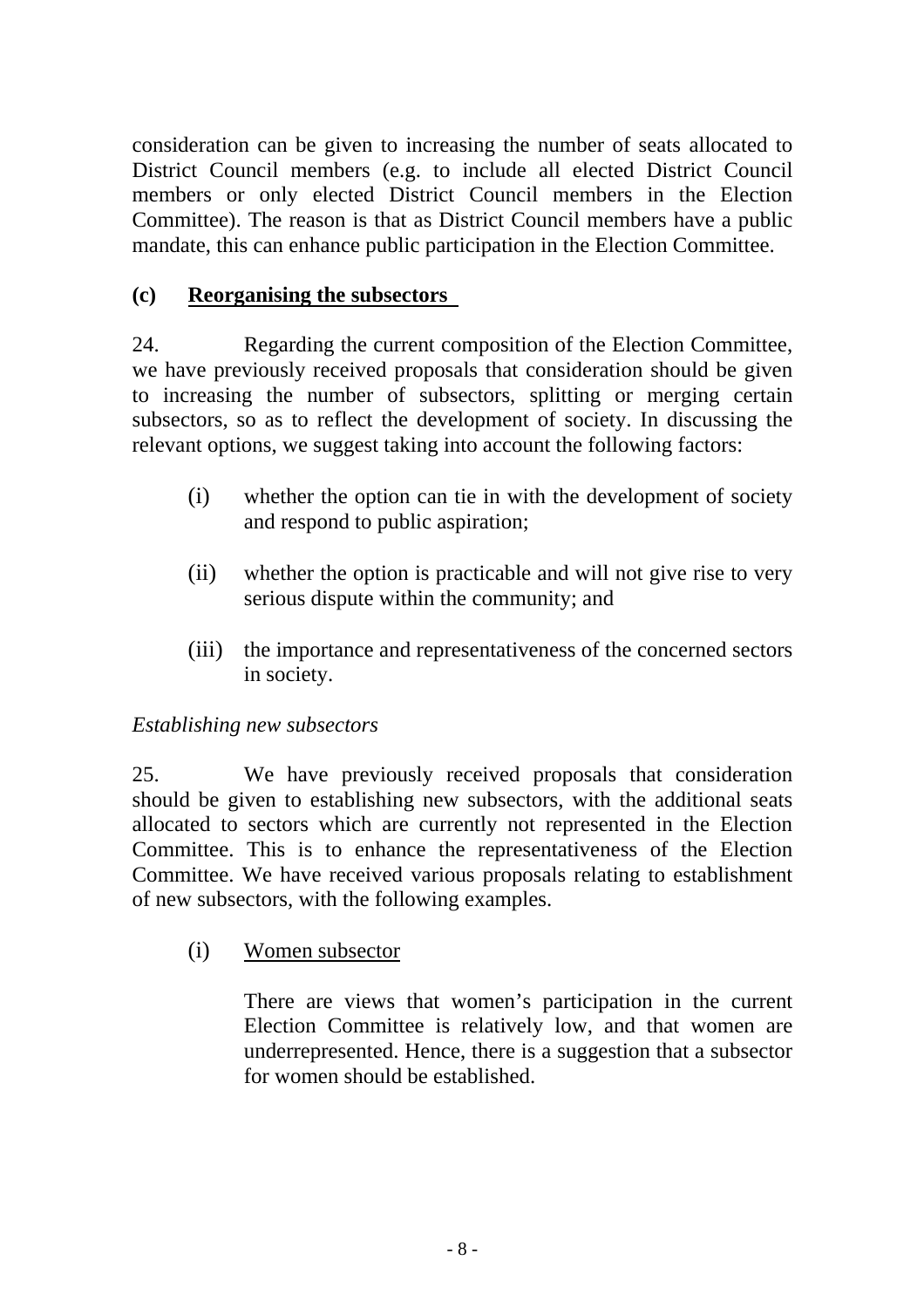#### (ii) Youth subsector

There are views that youth are the future pillars of society and represent a substantial portion of the population. Youth groups have been promoting participation of young people in public affairs, so as to enable them to become mature and responsible citizens who will contribute to the community. Hence, there is a suggestion that a subsector for youth should be added to the Election Committee, so as to enhance the political awareness of young people.

#### (iii) Small and medium enterprises (SMEs) subsector

There are views that the SMEs account for over 98% of the total number of enterprises in Hong Kong, and employ a substantial portion of the labour force. SMEs have made positive contribution to the stability and development of the Hong Kong economy. Hence, there is a suggestion that a subsector representing the SMEs should be added to the Election Committee.

(iv) Auxiliary profession subsector

In the current Election Committee, the Second Sector comprises 10 professional subsectors<sup>2</sup>. There are views that as some auxiliary professions and other occupations are not represented by any subsector of the Election Committee (e.g. clerks of works, architectural technologists, statisticians, etc), a subsector for auxiliary professions should be established.

#### *Splitting the existing subsectors*

26. We have previously received proposals that certain subsectors comprising different trades should be split. This can allow different trades to elect their own representatives to the Election Committee, so that certain trades will not fail to be represented in the Election Committee due to their relatively small number of electors. In this regard, consideration can be

 $\mathcal{L}$ <sup>2</sup> The 10 professional subsectors are: Accountancy, Architectural, Surveying and Planning, Chinese Medicine, Education, Engineering, Health Services, Higher Education, Information Technology, Legal, and Medical subsectors.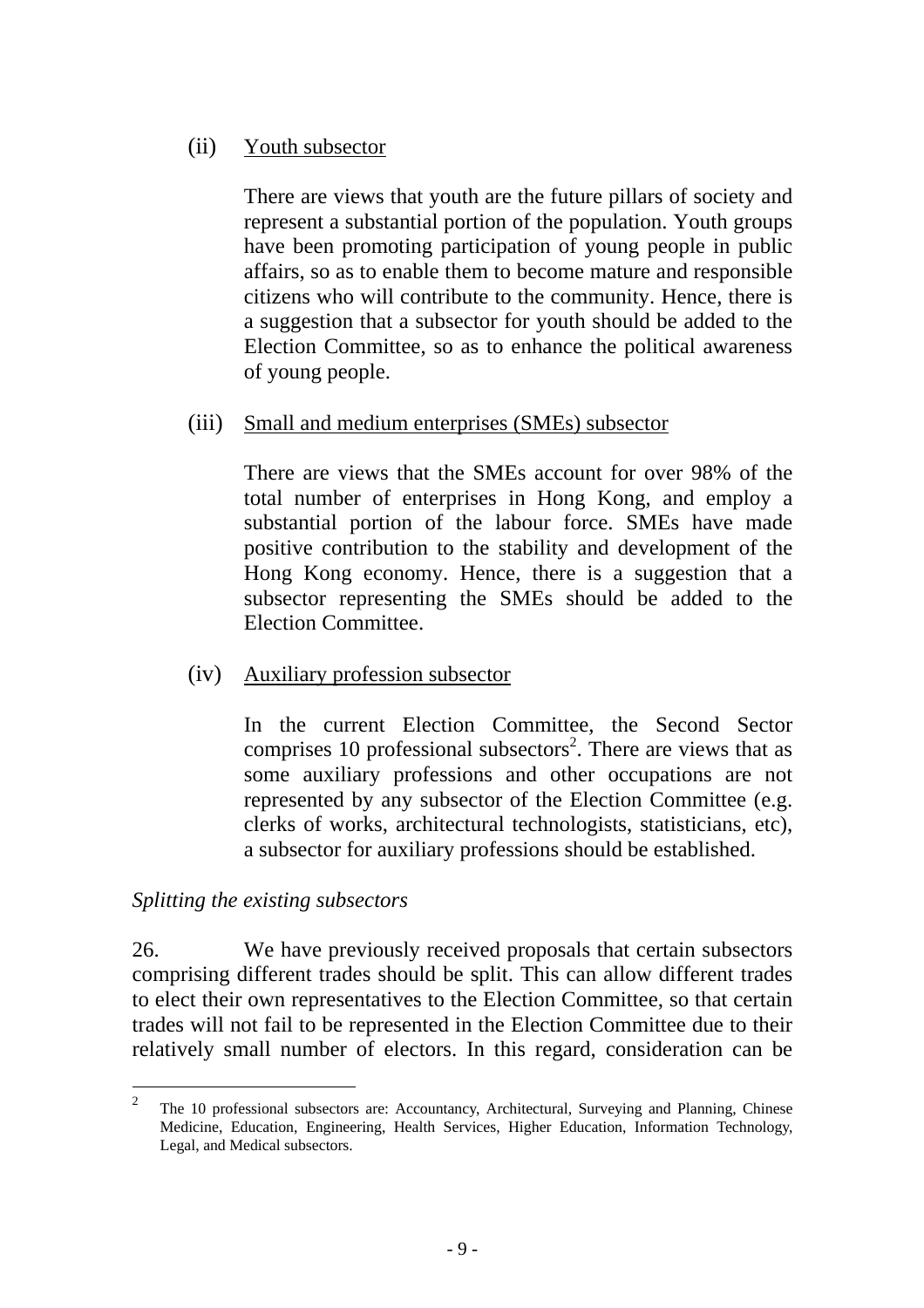given to establishing new subsectors, or forming sub-subsectors under the existing subsectors  $\overline{3}$ . Each sub-subsector will be allocated a specified number of designated seats from the subsector which it belongs to.

27. We have received various proposals on the splitting of subsectors, with the following examples.

## (i) Medical subsector

The Medical subsector is constituted by registered doctors and registered dentists. Given doctors comprise a larger portion of the subsector electors, Election Committee members previously elected to represent the subsector are mainly doctors. Hence, there is a suggestion that dentists should be split from the current Medical subsector.

## (ii) Health Services subsector

The Health Services subsector comprises mainly nurses and other health professionals. Given nurses comprise a larger portion of the subsector electors, Election Committee members previously elected to represent the subsector are mainly nurses. Hence, there is a suggestion that health professionals should be split from the existing Health Services subsector.

## *Merging the existing subsectors*

28. We have previously received proposals suggesting that individual subsectors should be merged, for example, the possibility of merging the Industrial subsector with the Commerce subsector, the Finance subsector with the Financial Services subsector, the Real Estate and Construction subsector with the Architectural, Surveying and Planning subsector, etc.

## **(d) Electorate Base of the Election Committee**

29. According to the figures of the 2007 final register of voters, there are 217,496 eligible voters of the Election Committee, including

 $\overline{\mathcal{E}}$ <sup>3</sup> Currently, the seats allocated to the Sports, performing arts, culture and publication subsector are divided equally among the four sub-subsectors constituting that subsector, namely sports, performing arts, culture and publication sub-subsectors.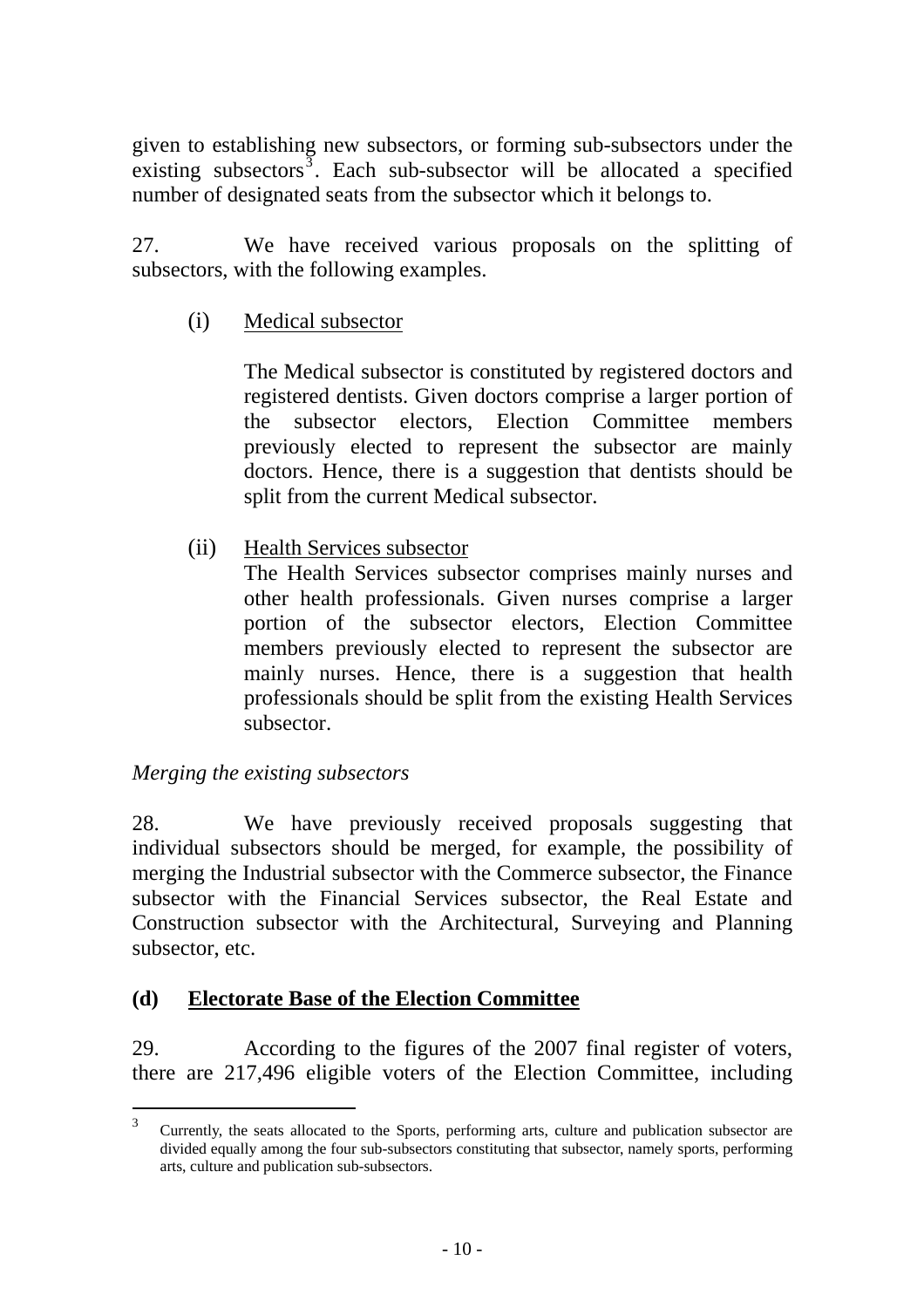15,572 bodies and 201,924 individuals (please refer to Annex II).

30. We have previously received proposals that the existing 800-member Election Committee is already broadly representative. However, there are also views that consideration should be given to expanding the electorate base, so as to enhance the representativeness of the Election Committee.

31. If members consider that the electorate base of the Election Committee should be expanded, members may discuss the following proposals that we have received previously.

## *(i) Adjusting the delineation of subsector electorate*

32. We have previously received proposals suggesting that, to tie in with the development of various trades, consideration may be given to adjusting the delineation of the electorate of certain subsectors. For example, at present, the electors of the Chinese Medicine subsector are Chinese medicine practitioners of designated Chinese medical bodies. There is a suggestion that the delineation of the electorate should be amended to include all registered Chinese medicine practitioners registered under the Chinese Medicine Ordinance (Cap. 549).

33. Moreover, the eligibility of electors of some subsectors is defined by academic qualifications, experiences, etc. of the professionals of the relevant trades. There are views that the eligibility criteria of electors should be relaxed. For example, the Engineering subsector is composed of professional engineers registered under the Engineers Registration Ordinance (Cap. 409) and members of the Hong Kong Institution of Engineers entitled to vote at general meetings of the Institution. There is a suggestion that associate and junior members of the Hong Kong Institution of Engineers should also be included as part of the electorate base.

34. Also, there are views that emerging business should be included in the relevant subsectors; for example, there is a suggestion that estate management should be included among the constituents of the Real Estate and Construction subsector.

*(ii) Replacing corporate votes with director's or individual's votes* 

35. We have previously received proposals suggesting that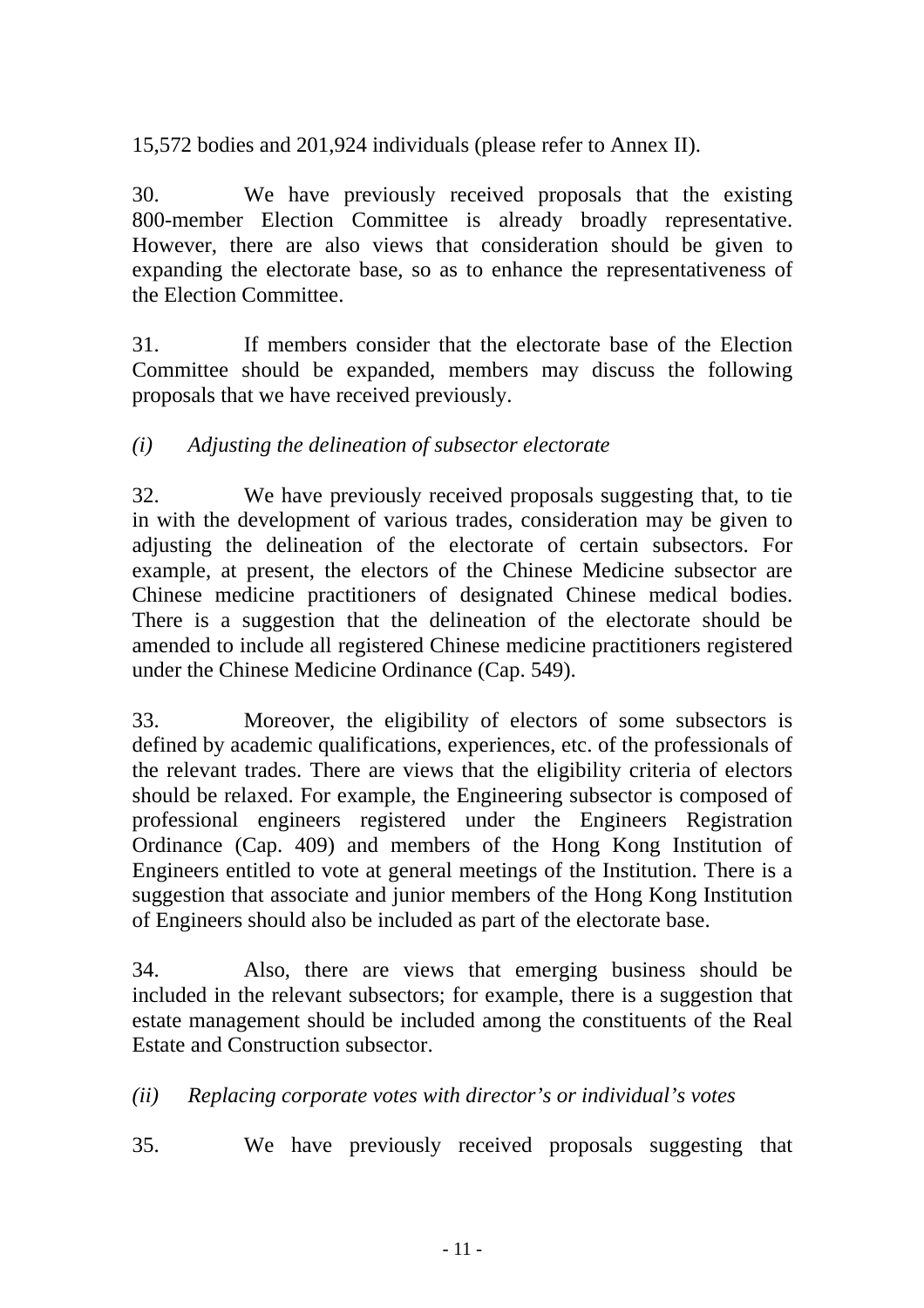corporate votes should be replaced with director's or individual's votes, so as to broaden the electorate base and enhance the democratic elements of the Election Committee. However, we have also received views objecting to the replacement of corporate votes with individual's votes for the reason that this will not be consistent with the original intent of establishing the relevant subsectors.

#### **Existing requirements for nominating CE candidates**

36. Annex I to the Basic Law provides that candidates for the office of CE may be nominated jointly by not fewer than 100 members of the Election Committee (i.e. one-eighth of total membership of the Election Committee). Each member may nominate only one candidate.

#### **Nominating arrangements for the CE election in 2012**

37. In the previous public consultation on the method for electing the CE in 2007, there are diverse views on whether the number of subscribers for nominating CE candidates should be adjusted, including:

- (i) the requirement of not less than 100 subscribers should be maintained. If the number of Election Committee members is increased, the threshold in proportional terms will in practice be lowered;
- (ii) the number of subscribers required should be maintained at the ratio of one-eighth of total membership. If the number of Election Committee members is increased, the number of subscribers should also be increased to ensure that candidates have sufficient support;
- (iii) the number of subscribers required should be reduced to allow more potential candidates to take part in the election; and
- (iv) the number of subscribers should be increased to enhance the representativeness of CE candidates.

38. We have previously received proposals suggesting that consideration should be given to setting an upper limit for the number of subscribers, so as to enable more potential candidates to take part in the election. However, there are views that such a limit should not be put in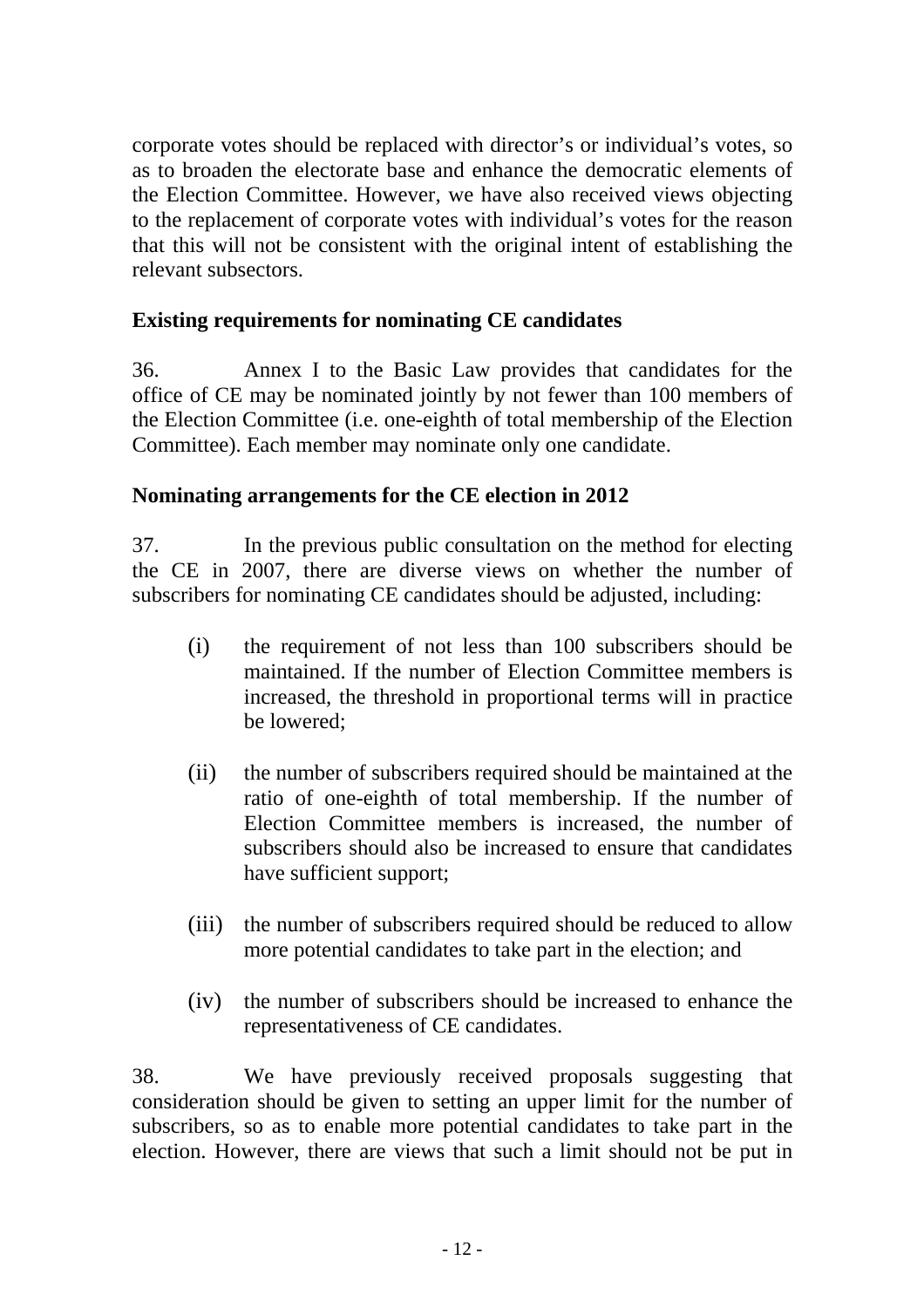place, so as not to affect the right of members of Election Committee to nominate candidates, and that it is not necessary to restrict the number of nominations that a candidate may obtain.

## **Conclusion**

39. Regarding the size and composition of the Election Committee and the arrangements for nominating CE candidates in 2012, the HKSAR Government does not have any established position on the issues set out in paragraphs 10-38 above. We suggest that members focus the discussion on:

- (i) whether the size of the Election Committee should be maintained at 800 members or should be expanded to more than 800 members;
- (ii) how the seats should be allocated to different sectors, for example, whether the arrangement that the four sectors take up an equal number of seats should be maintained, whether the proportion of seats in the four sectors should be adjusted, or whether the number of seats allocated to District Council members should be increased;
- (iii) whether new subsectors should be established, and whether certain subsectors should be split or merged;
- (iv) whether (and if so, how) the electorate base should be adjusted; and
- (v) whether the number of subscribers for nominating CE candidates should be adjusted, and whether an upper limit should be set for the number of subscribers.
- 40. We welcome members' views on these issues.

Constitutional and Mainland Affairs Bureau February 2008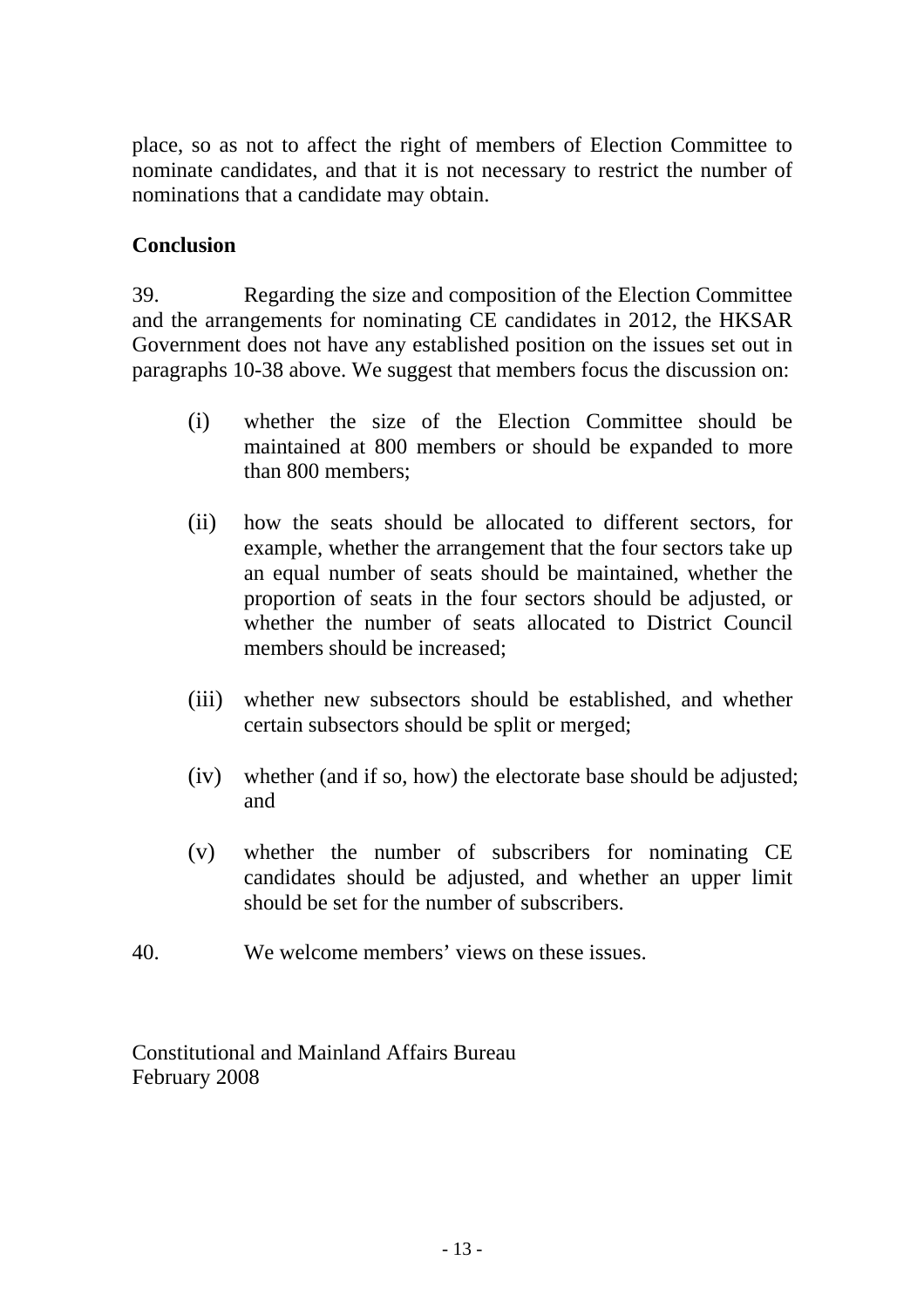## **Annex I**

# **Composition of the Election Committee**

## **First Sector (Industrial, commercial and financial sectors)**

|     | Subsector                                 | Number of |
|-----|-------------------------------------------|-----------|
|     |                                           | members   |
| 1.  | Catering                                  | 11        |
| 2.  | Commercial (First)                        | 12        |
| 3.  | Commercial (Second)                       | 12        |
| 4.  | Employers' Federation of Hong Kong        | 11        |
| 5.  | Finance                                   | 12        |
| 6.  | <b>Financial services</b>                 | 12        |
| 7.  | Hong Kong Chinese Enterprises Association | 11        |
| 8.  | Hotel                                     | 11        |
| 9.  | Import and export                         | 12        |
| 10. | Industrial (First)                        | 12        |
| 11. | Industrial (Second)                       | 12        |
| 12. | Insurance                                 | 12        |
| 13. | Real estate and construction              | 12        |
| 14. | Textiles and garment                      | 12        |
| 15. | Tourism                                   | 12        |
| 16. | Transport                                 | 12        |
| 17. | Wholesale and retail                      | 12        |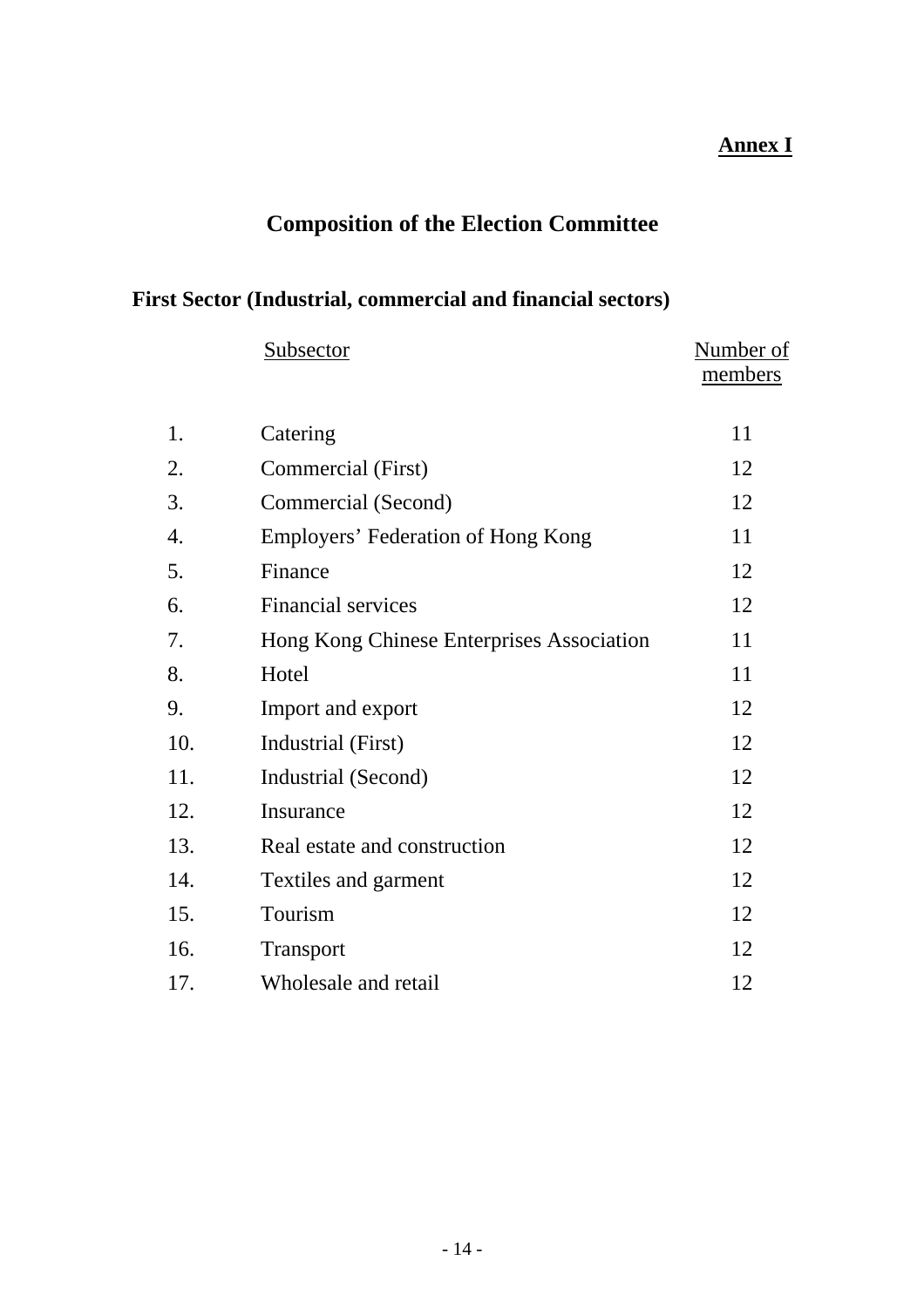## **Second Sector (The professions)**

|     | Subsector                             | Number of<br>members |
|-----|---------------------------------------|----------------------|
| 18. | Accountancy                           | 20                   |
| 19. | Architectural, surveying and planning | 20                   |
| 20. | Chinese medicine                      | 20                   |
| 21. | Education                             | 20                   |
| 22. | Engineering                           | 20                   |
| 23. | <b>Health services</b>                | 20                   |
| 24. | Higher education                      | 20                   |
| 25. | Information technology                | 20                   |
| 26. | Legal                                 | 20                   |
| 27. | Medical                               | 20                   |

# **Third Sector (Labour, social services, religious and other sectors)**

|     | Subsector                                        | Number of<br>members |
|-----|--------------------------------------------------|----------------------|
| 28. | Agriculture and fisheries                        | 40                   |
| 29. | Labour                                           | 40                   |
| 30. | Religious*                                       | 40                   |
| 31. | Social welfare                                   | 40                   |
| 32. | Sports, performing arts, culture and publication | 40                   |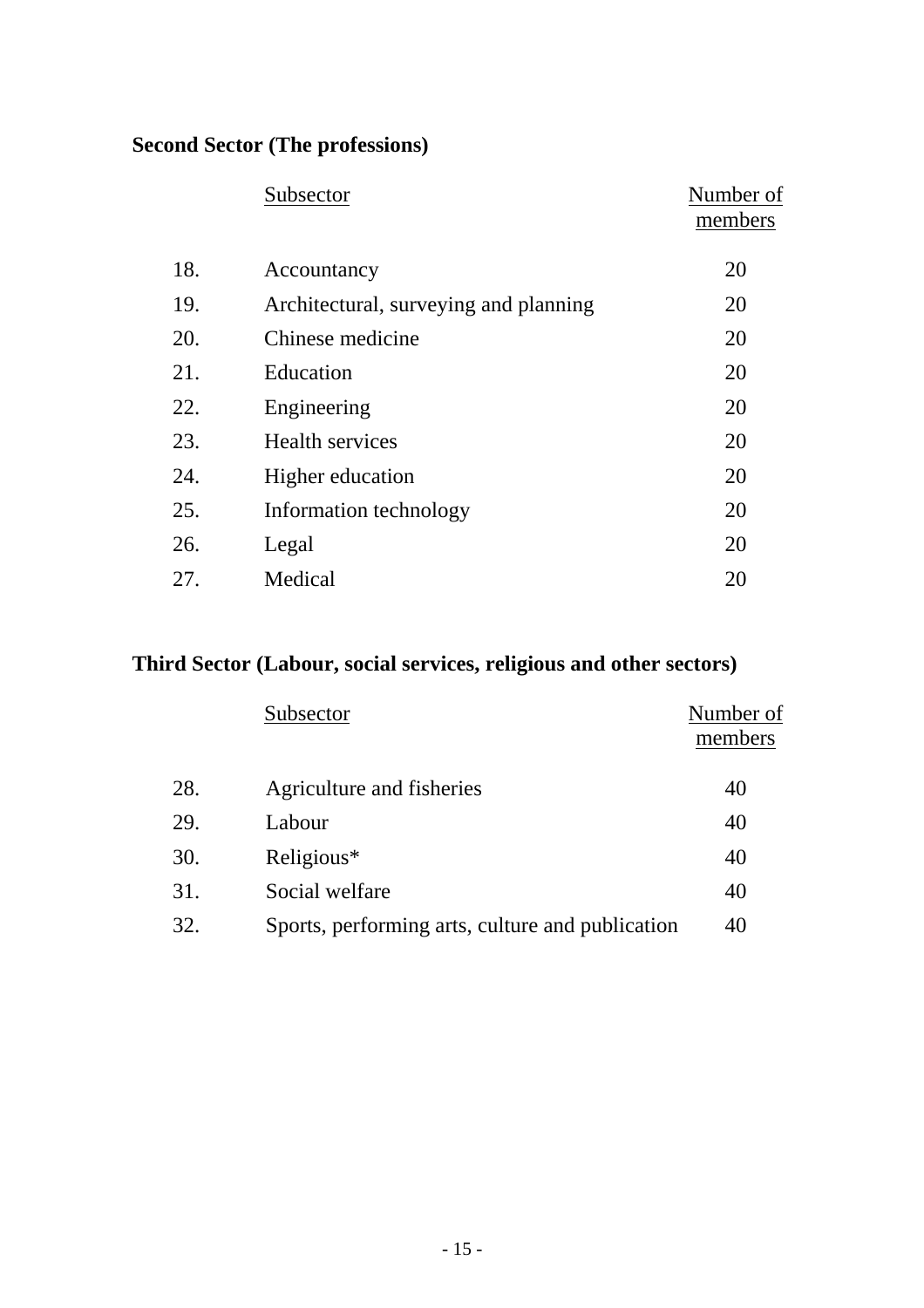**Fourth Sector (Members of the Legislative Council, representatives of district-based organizations, Hong Kong deputies to the National People's Congress, and representatives of Hong Kong members of the National Committee of the Chinese People's Political Consultative Conference)** 

|     | Subsector                                                    | Number of |
|-----|--------------------------------------------------------------|-----------|
|     |                                                              | members   |
|     |                                                              |           |
| 33. | National People's Congress                                   | 36        |
| 34. | Legislative Council                                          | 60        |
| 35. | <b>Chinese People's Political Consultative</b><br>Conference | 41        |
| 36. | Heung Yee Kuk                                                | 21        |
| 37. | Hong Kong and Kowloon District Councils                      | 21        |
| 38. | <b>New Territories District Councils</b>                     | 21        |

\* The number of members to be nominated by each of the six designated bodies of the religious subsector are as follows:

|                                                          | Number of<br>members |
|----------------------------------------------------------|----------------------|
| Catholic Diocese of Hong Kong                            |                      |
| <b>Chinese Muslim Cultural and Fraternal Association</b> | 6                    |
| Hong Kong Christian Council                              | 7                    |
| The Hong Kong Taoist Association                         | 6                    |
| The Confucian Academy                                    | 7                    |
| The Hong Kong Buddhist Association                       |                      |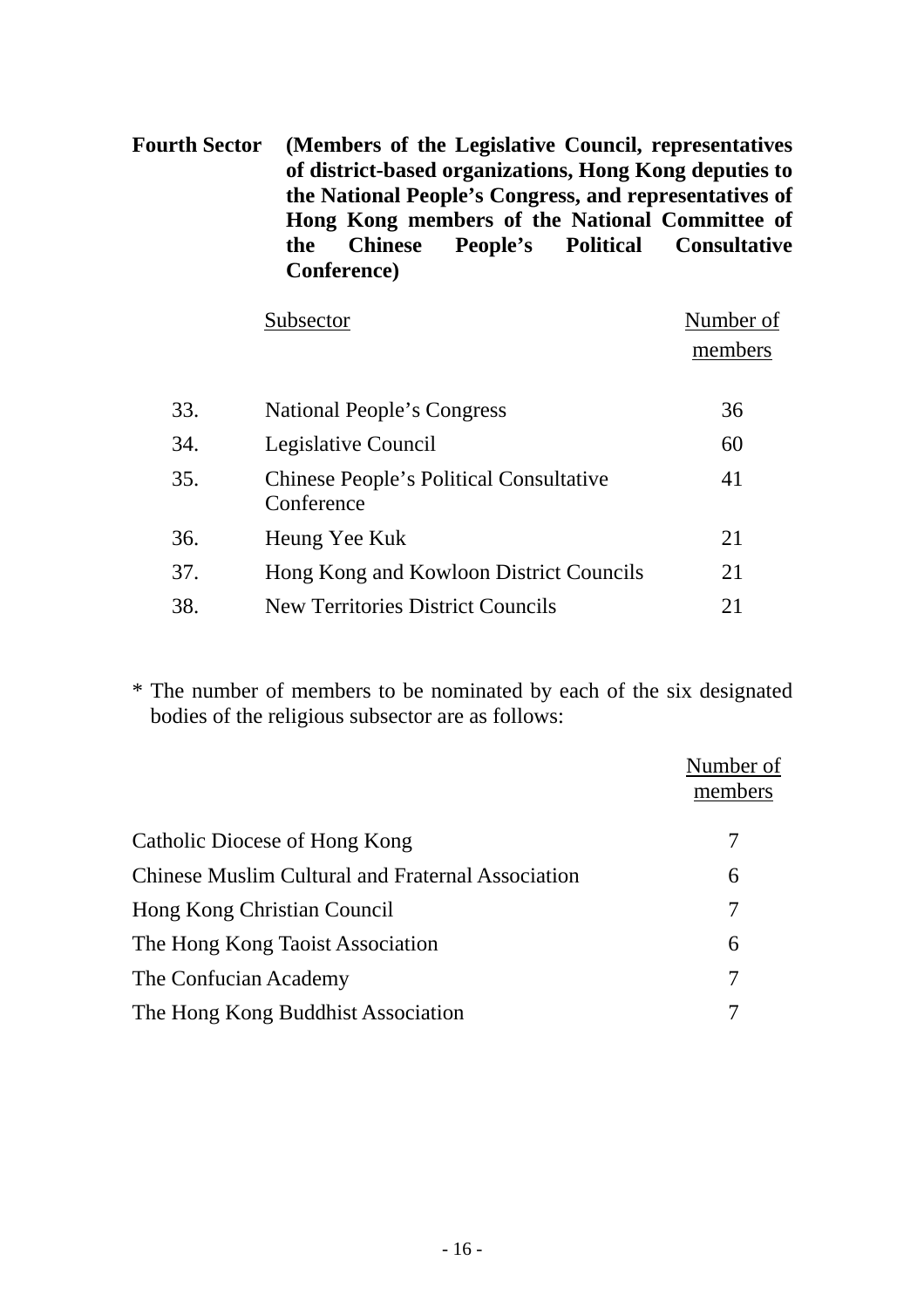| <b>Name of Subsectors</b> |                                              | <b>Number of Registered Voters</b> |                   |              |
|---------------------------|----------------------------------------------|------------------------------------|-------------------|--------------|
|                           |                                              | <b>Bodies</b>                      | <b>Individual</b> | <b>Total</b> |
| <b>First Sector</b>       |                                              |                                    |                   |              |
| $\mathbf{1}$              | Catering                                     | 474                                | 7,530             | 8,004        |
| $\overline{2}$            | Commercial (First)                           | 1,008                              |                   | 1,008        |
| 3                         | Commercial (Second)                          | 723                                | 994               | 1,717        |
| 4                         | <b>Employers' Federation of Hong Kong</b>    | 112                                |                   | 112          |
| 5                         | Finance                                      | 131                                |                   | 131          |
| 6                         | <b>Financial Services</b>                    | 569                                |                   | 569          |
| 7                         | Hong Kong Chinese Enterprises<br>Association | 309                                | 8                 | 317          |
| 8                         | Hotel                                        | 95                                 |                   | 95           |
| 9                         | <b>Import and Export</b>                     | 778                                | 585               | 1,363        |
| 10                        | Industrial (First)                           | 751                                | $\boldsymbol{0}$  | 751          |
| 11                        | Industrial (Second)                          | 522                                |                   | 522          |
| 12                        | Insurance                                    | 138                                |                   | 138          |
| 13                        | <b>Real Estate and Construction</b>          | 431                                | 304               | 735          |
| 14                        | <b>Textiles and Garment</b>                  | 3,721                              | 88                | 3,809        |
| 15                        | Tourism                                      | 872                                |                   | 872          |
| 16                        | Transport                                    | 180                                |                   | 180          |
| 17                        | <b>Wholesale and Retail</b>                  | 1,726                              | 2,474             | 4,200        |
|                           | Sub-total                                    | 12,540                             | 11,983            | 24,523       |
| <b>Second Sector</b>      |                                              |                                    |                   |              |
| 1                         | Accountancy                                  |                                    | 20,326            | 20,326       |
| $\overline{2}$            | Architectural, Surveying and Planning        |                                    | 5,556             | 5,556        |

## **The Voters for Election Committee Subsectors (Number of 2007 Final Register of Voters)**